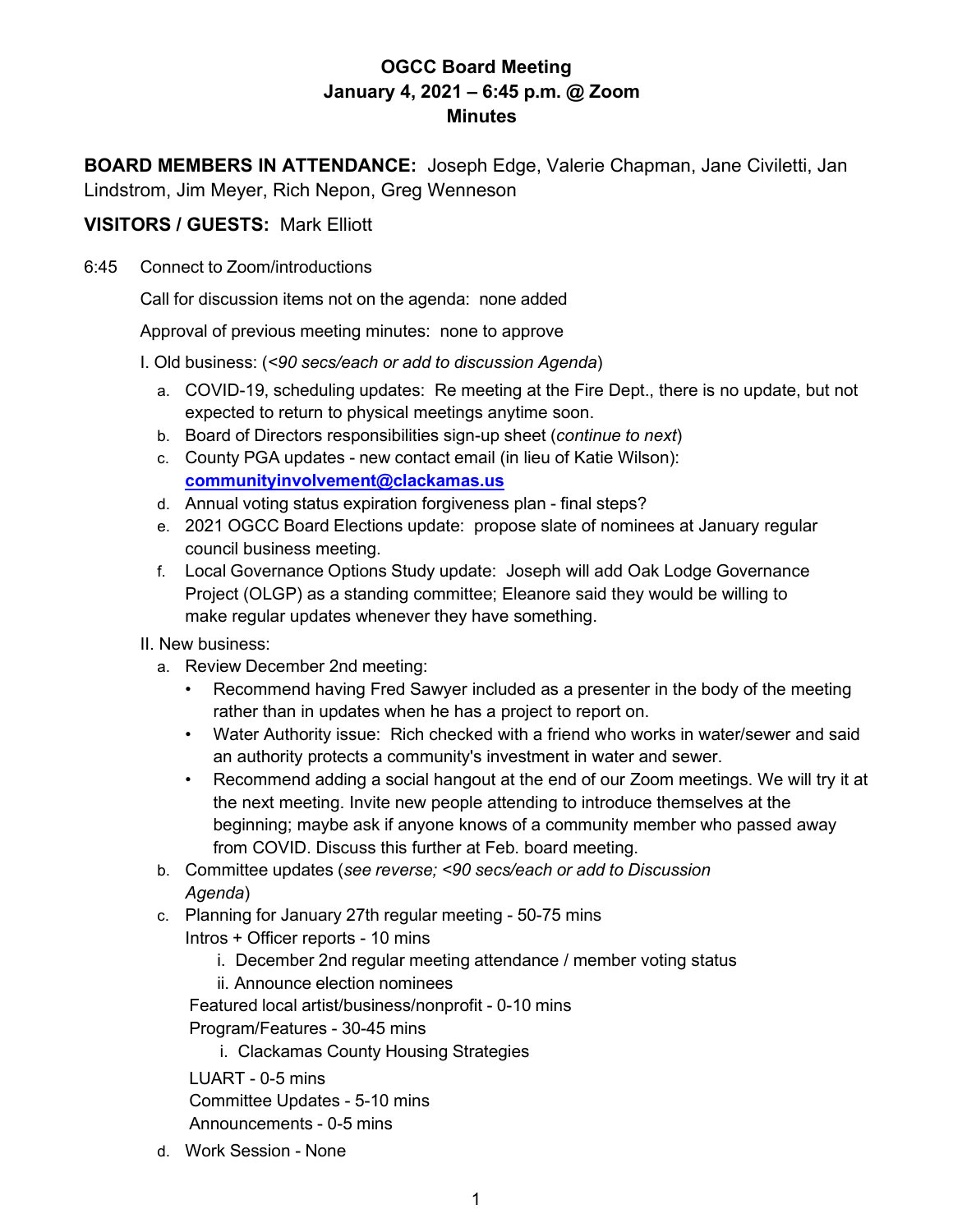- e. Land Use Application Review None
- f. Discussion items:
	- i. Housing Strategies update: HB2001 implementation initially looking at the zoning in multi-family and commercial areas -- parking and density requirements; placemaking / nodes; policy requirements and legal goals. Future phases will be for residential neighborhoods. The controversial stuff comes in phase III.
	- ii. Valerie suggested inviting houseless people to come and talk at our meeting in order to educate the community. That could help avoid a saga like the one with the EconoLodge where the county had an opportunity to buy it for a houseless shelter, transitional housing, but people raised objections. We could create a program ahead of time to help people better understand the need and operation of homeless shelters.
	- iii. Re the OGCC YouTube Channel, Rich suggested adding community profiles to YouTube.
	- iv. Inclusive public engagement (*continue to next*)
- g. Schedule forecast (*see reverse*)

Regular meetings: Zoom

• Jan 27 2021, Feb 24, Mar 24

Board meetings: Zoom

- Feb 1 (last board meeting for old board), Mar 1 (first meeting of new board)
- 8:12 Adjourn